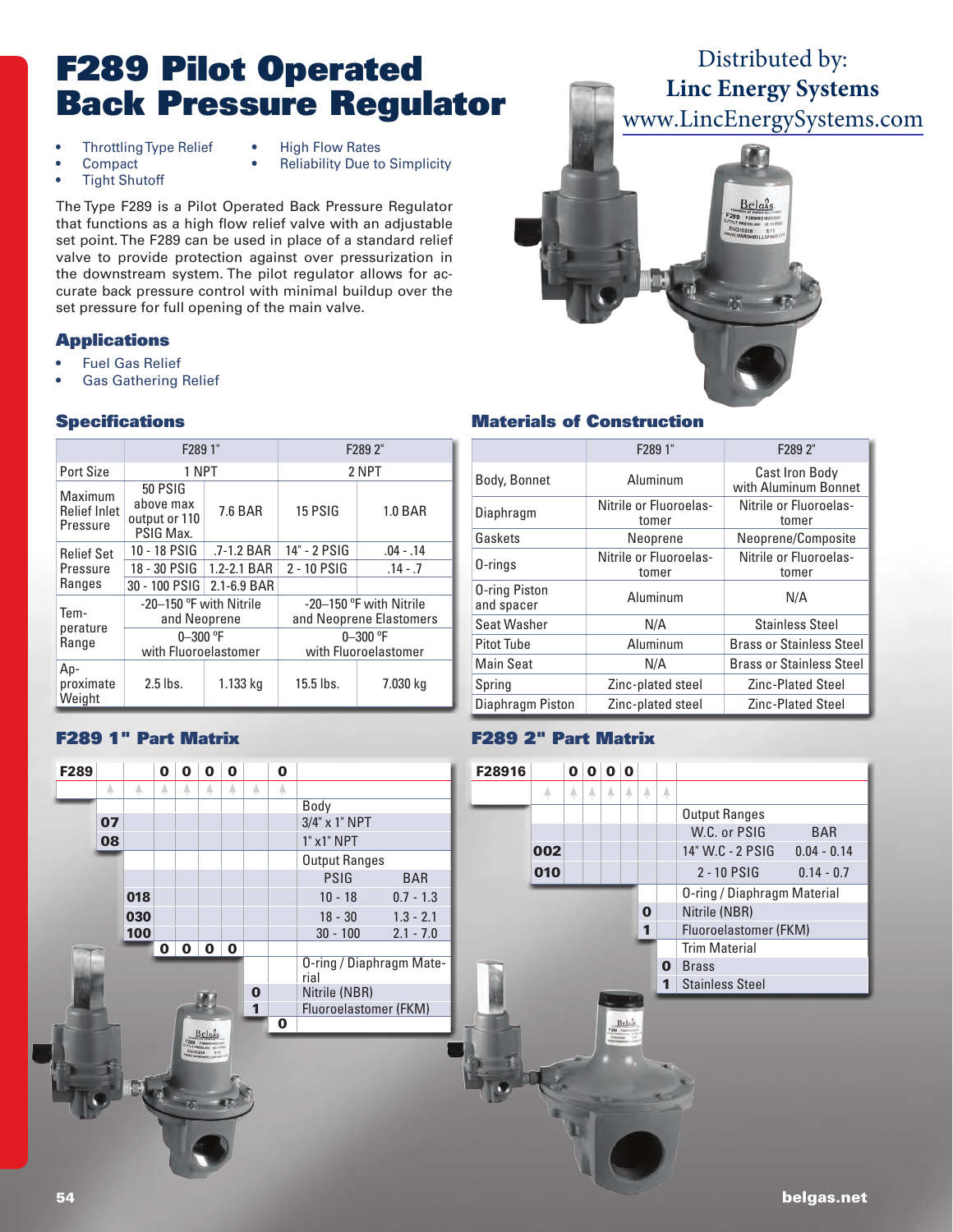#### F289 1 NPT Main Valve Capacities and PL82 Pilot

| <b>Main Valve Spring</b><br><b>Part Number,</b><br>and Color                       | <b>Set Pressure Range</b> |             | Set Pressure <sup>1</sup> |            | <b>Build-up Over Set</b><br><b>Pressure to Begin</b><br><b>Opening Main Valve<sup>2</sup></b> |                                                                                                     |             | <b>Build-up Over Set</b><br><b>Pressure to Fully</b><br>Open Main Valve <sup>3</sup> |             | <b>Pressure Drop</b><br><b>Below Set Pres-</b><br>sure to Reseat<br><b>Pilot</b> |             | <b>Capacities of 0.6</b><br><b>Specific Gravity</b><br>Natural Gas <sup>4</sup> |  |
|------------------------------------------------------------------------------------|---------------------------|-------------|---------------------------|------------|-----------------------------------------------------------------------------------------------|-----------------------------------------------------------------------------------------------------|-------------|--------------------------------------------------------------------------------------|-------------|----------------------------------------------------------------------------------|-------------|---------------------------------------------------------------------------------|--|
|                                                                                    | <b>PSIG</b>               | <b>BAR</b>  | <b>PSIG</b>               | <b>BAR</b> | <b>PSIG</b>                                                                                   | <b>BAR</b>                                                                                          | <b>PSIG</b> | <b>BAR</b>                                                                           | <b>PSIG</b> | <b>BAR</b>                                                                       | <b>SCFH</b> | Nm <sup>3</sup> /h                                                              |  |
| For set pressures<br>up to 30 $psiq / 2.1$ bar                                     |                           |             | 10                        | 0.69       |                                                                                               |                                                                                                     |             |                                                                                      |             |                                                                                  | 23,000      | 616                                                                             |  |
|                                                                                    | 10 to 18                  | 0.69 to 1.2 | 15                        | 1.0        | 0.8                                                                                           | 0.055                                                                                               | 1.0         | 0.07                                                                                 | 1.0         | 0.07                                                                             | 29,000      | 777                                                                             |  |
|                                                                                    |                           |             | 18                        | 1.2        |                                                                                               |                                                                                                     |             |                                                                                      |             |                                                                                  | 32,000      | 858                                                                             |  |
|                                                                                    | 18 to 30                  |             | 18                        | 1.2        |                                                                                               |                                                                                                     |             |                                                                                      | 1.0         | 0.07                                                                             | 32,000      | 858                                                                             |  |
|                                                                                    |                           | 1.2 to 2.1  | 25                        | 1.7        | 0.9                                                                                           | 0.062                                                                                               | 1.2         | 0.08                                                                                 |             |                                                                                  | 39,000      | 1,045                                                                           |  |
|                                                                                    |                           |             | 30                        | 2.1        |                                                                                               |                                                                                                     |             |                                                                                      |             |                                                                                  | 44,000      | 1,179                                                                           |  |
|                                                                                    |                           |             | 30                        | 2.1        |                                                                                               |                                                                                                     | 1.9         | 0.13                                                                                 | 1.0         | 0.07                                                                             | 44,000      | 1,179                                                                           |  |
|                                                                                    |                           |             | 40                        | 2.8        |                                                                                               |                                                                                                     |             |                                                                                      |             |                                                                                  | 54,000      | 1,447                                                                           |  |
|                                                                                    |                           |             | 50                        | 3.4        | 1.4                                                                                           | 0.10                                                                                                |             |                                                                                      |             |                                                                                  | 64,000      | 1,715                                                                           |  |
| For set pressures                                                                  |                           |             | 60                        | 4.1        |                                                                                               |                                                                                                     |             |                                                                                      |             |                                                                                  | 73,000      | 1,956                                                                           |  |
| over 30 $psiq / 2.1$ bar                                                           | 30 to 100                 | 2.1 to 7.0  | 70                        | 4.8        |                                                                                               |                                                                                                     |             |                                                                                      |             |                                                                                  | 83,000      | 2,224                                                                           |  |
|                                                                                    |                           |             | 80                        | 5.5        |                                                                                               |                                                                                                     |             | 0.14                                                                                 |             |                                                                                  | 92,000      | 2,466                                                                           |  |
|                                                                                    |                           |             | 90                        | 6.2        | 1.6                                                                                           | 0.11                                                                                                | 2.1         |                                                                                      | 1.0         | 0.07                                                                             | 102,000     | 2,734                                                                           |  |
|                                                                                    |                           |             | 100                       | 7.0        |                                                                                               |                                                                                                     |             |                                                                                      |             |                                                                                  | 111,000     | 2,975                                                                           |  |
| n Create araacusa is tha internaceuse at which the main value starte andible flow. |                           |             |                           |            |                                                                                               | 1. Set pressure is defined as the pressure at which the pilot exhaust starts to bubble (discharge). |             |                                                                                      |             |                                                                                  |             |                                                                                 |  |

2. Crack pressure is the inlet pressure at which the main valve starts audible flow.

3. Inlet pressure buildup over the set pressure to achieve wide-open capacity.

4. Capacities with inlet piping equal to body size and without outlet piping.

#### F289 2 NPT Main Valve Capacities and PL83 & PL82 Pilot

| <b>Relief Set</b><br><b>Pressure Range,</b><br><b>Spring Part</b> | Set Pressure <sup>1</sup> |            | <b>Buildup Over Set</b><br><b>Pressure to Fully Open Main</b><br>Valve <sup>2</sup> |      | <b>Pressure Drop</b><br><b>Below Set Pressure</b><br>to Reseat Pilot |      | <b>Capacities of 0.6</b><br><b>Specific Gravity</b><br>Natural Gas <sup>3</sup> |                    |
|-------------------------------------------------------------------|---------------------------|------------|-------------------------------------------------------------------------------------|------|----------------------------------------------------------------------|------|---------------------------------------------------------------------------------|--------------------|
| <b>Number, and Color</b>                                          | <b>PSIG</b>               | <b>BAR</b> | <b>PSIG</b>                                                                         | mBAR | <b>PSIG</b>                                                          | mBAR | <b>SCFH</b>                                                                     | Nm <sup>3</sup> /h |
| 14-inches w.c. to 2 PSIG<br>(35 mbar to 0.14 BAR)<br><b>PL83</b>  | 0.5                       | 0.03       |                                                                                     | 17   | 0.25                                                                 | 17   | 18.700                                                                          | 501                |
|                                                                   | 1.0                       | 0.07       | 0.25                                                                                |      |                                                                      |      | 24,000                                                                          | 643                |
|                                                                   | 1.5                       | 0.10       |                                                                                     |      |                                                                      |      | 28,400                                                                          | 761                |
|                                                                   | 2.0                       | 0.14       |                                                                                     |      |                                                                      |      | 32,100                                                                          | 860                |
|                                                                   | 2.0                       | 0.14       |                                                                                     |      |                                                                      |      | 32,500                                                                          | 871                |
| 2 to 10 PSIG                                                      | 4.0                       | 0.28       |                                                                                     |      |                                                                      |      | 44.300                                                                          | 1.187              |
| $(0.14 \text{ to } 0.69 \text{ BAR})$                             | 6.0                       | 0.41       | 0.30                                                                                | 21   | 0.30                                                                 | 21   | 53,700                                                                          | 1,439              |
| <b>PL82</b>                                                       | 8.0                       | 0.55       |                                                                                     |      |                                                                      |      | 62,000                                                                          | 1,662              |
|                                                                   | 10.0                      | 0.69       |                                                                                     |      |                                                                      |      | 69,500                                                                          | 1,863              |

1. Set pressure is defined as the pressure at which the pilot exhaust starts to bubble (discharge).

2. Inlet pressure buildup over the set pressure to achieve wide-open capacity.

3. Capacities with inlet piping equal to body size and without outlet piping.

#### F289 Wide Open Flow Coefficients

| <b>1 NPT Main Valve</b>                                               | <b>2 NPT Main Valve</b> |      |    |                                                                        |       |      |      |
|-----------------------------------------------------------------------|-------------------------|------|----|------------------------------------------------------------------------|-------|------|------|
| <b>Inlet Piping Size</b>                                              | Ug                      | U٧   | U1 | <b>Inlet Piping Size</b>                                               | Uα    | C,   |      |
| Line Size Equals Body Size<br>[1-inch (25 mm) Inlet Piping]           | 740                     | 23.1 |    | Line Size Equals Body Size<br>[2-inch (51 mm) Inlet Piping]            | 2.290 | 73.4 |      |
| 2:1 Line Size to Body Size<br>Piping<br>[2-inch (51 mm) Inlet Piping] | 560                     | 17.5 | 32 | 2:1 Line Size to Body Size<br>Pipina<br>[4-inch (102 mm) Inlet Piping] | 2.050 | 65.7 | 31.2 |

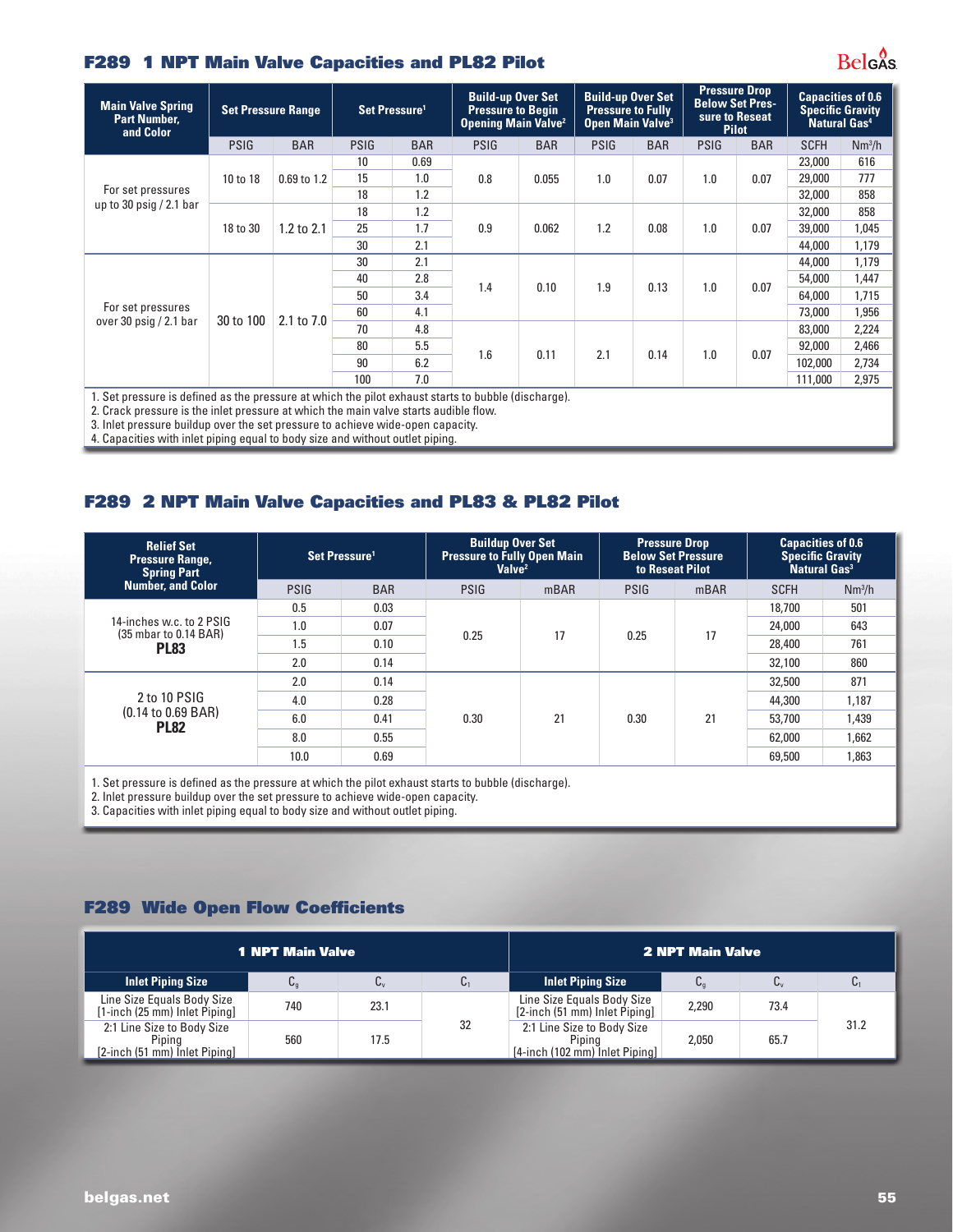#### F289 1" Parts

| Item           |                            | <b>Description</b>                    | Qty.           | <b>Part Number</b> |
|----------------|----------------------------|---------------------------------------|----------------|--------------------|
| 1              | <b>Body</b>                | 1" Aluminum                           | 1              | 664-295-000        |
|                |                            | 3/4" x 1" Aluminum                    |                | 664-386-000        |
|                | Dia-                       | <b>Nitrile</b>                        |                | 804-240-002        |
| $\overline{2}$ | phragm<br>Assembly         | Fluoroelastomer                       | 1              | 804-240-003        |
| 3              |                            | <b>Pipe Plug, Plated Steel</b>        | 1              | 639-099-000        |
| 4              | <b>Machine Screw</b>       |                                       | 8              | 648-466-005        |
| 5              | Range                      | 10 - 30 PSIG, Pink                    | 1              | 655-688-000        |
|                | Spring                     | 30 - 100 PSIG, Red                    |                | 655-689-000        |
| 6              | <b>Spring Guide, Steel</b> |                                       | 1              | 626-079-000        |
| 7              | Gasket, Copper             |                                       | 1              | 624-090-000        |
| 8              |                            | <b>Adjustment Screw, Plated Steel</b> | 1              | 648-554-000        |
| 9              | <b>Bonnet, Aluminum</b>    |                                       | 1              | 604-237-000        |
| 10             |                            | <b>Machine Screw, Stainless Steel</b> | $\overline{2}$ | 648-488-000        |
| 11             | <b>Gasket, Neoprene</b>    |                                       | 1              | 624-063-000        |
| 12             |                            | <b>Screen, Stainless Steel</b>        | 1              | 647-018-000        |
| 13             |                            | <b>Retaining Ring, Steel</b>          | 1              | 644-051-000        |
| 14             |                            | 1/4" to 1/4" Pipe Nipple              | 1              | 622-056-000        |
|                |                            | 10-18 PSI, Nitrile                    |                | 832-833-018        |
|                |                            | 10-18 PSI, Fluoroelastomer            |                | 832-833-021        |
| 15             | PL82 Pilot                 | 18-30 PSI, Nitrile                    | 1              | 832-833-033        |
|                |                            | 18-30 PSI, Fluoroelastomer            |                | 832-833-035        |
|                |                            | 30-100 PSI, Nitrile                   |                | 832-833-020        |
|                |                            | 30-100 PSI, Fluoroelastomer           |                | 832-833-023        |



## F289 1" Regulator Rebuild Kits